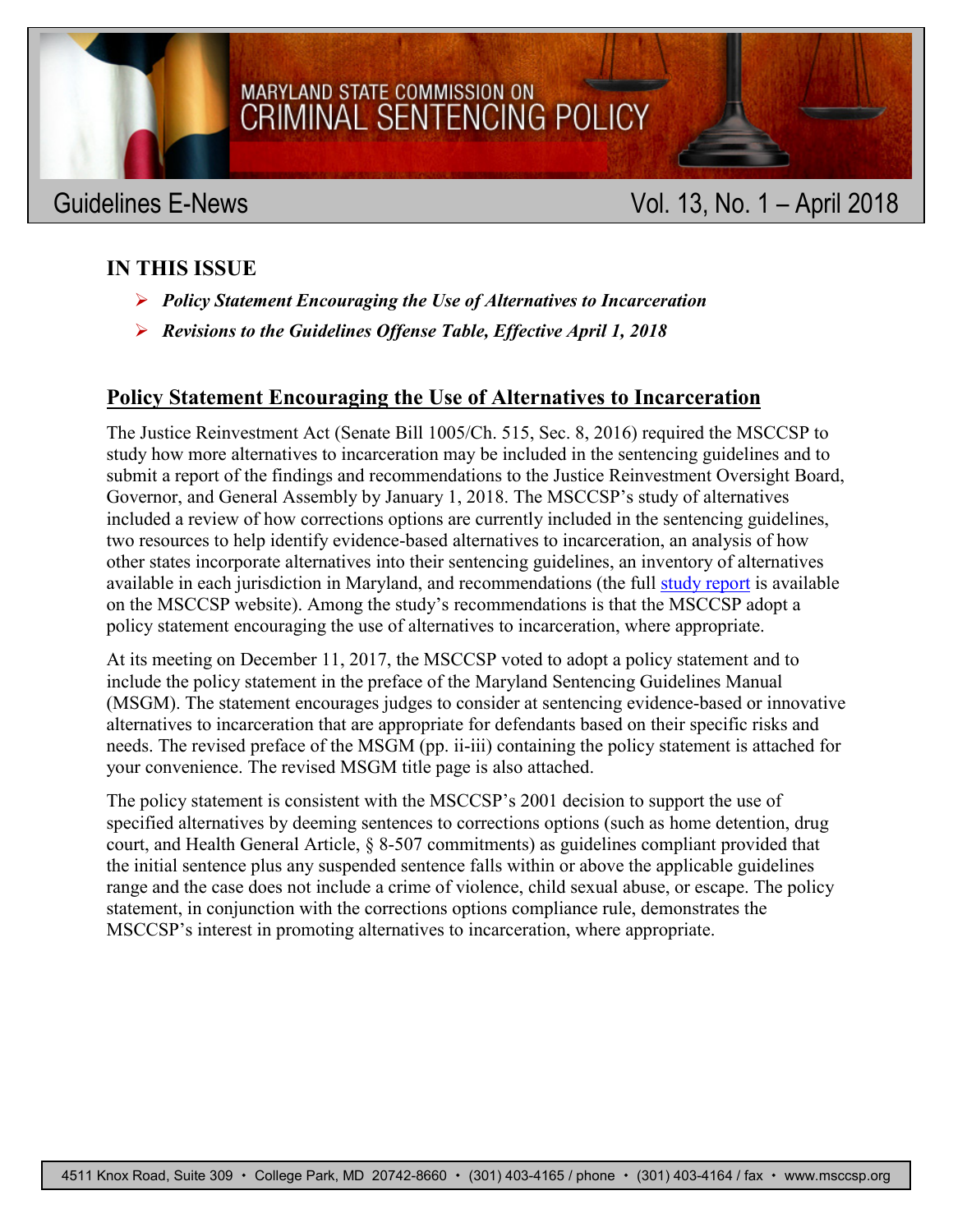### **Revisions to the Guidelines Offense Table, Effective April 1, 2018**

The Maryland State Commission on Criminal Sentencing Policy (MSCCSP) has revised the Guidelines Offense Table to reflect:

- (1) the addition of CJIS Codes for offenses amended by the Justice Reinvestment Act;
- (2) the addition of CJIS Codes for new and amended offenses passed during the 2017 Legislative Session; and
- (3) other minor edits to the table.

These changes were adopted in the Code of Maryland Regulations (COMAR) **effective April 1, 2018**. A print friendly version of the updated [Guidelines Offense Table](http://msccsp.org/Files/Guidelines/offensetable.pdf) (Appendix A of the Maryland Sentencing Guidelines Manual) is available on the MSCCSP website. This file is searchable by key word, CJIS Code, Source, etc. Please discard any prior versions of the Guidelines Offense Table, as information in prior versions may no longer be accurate.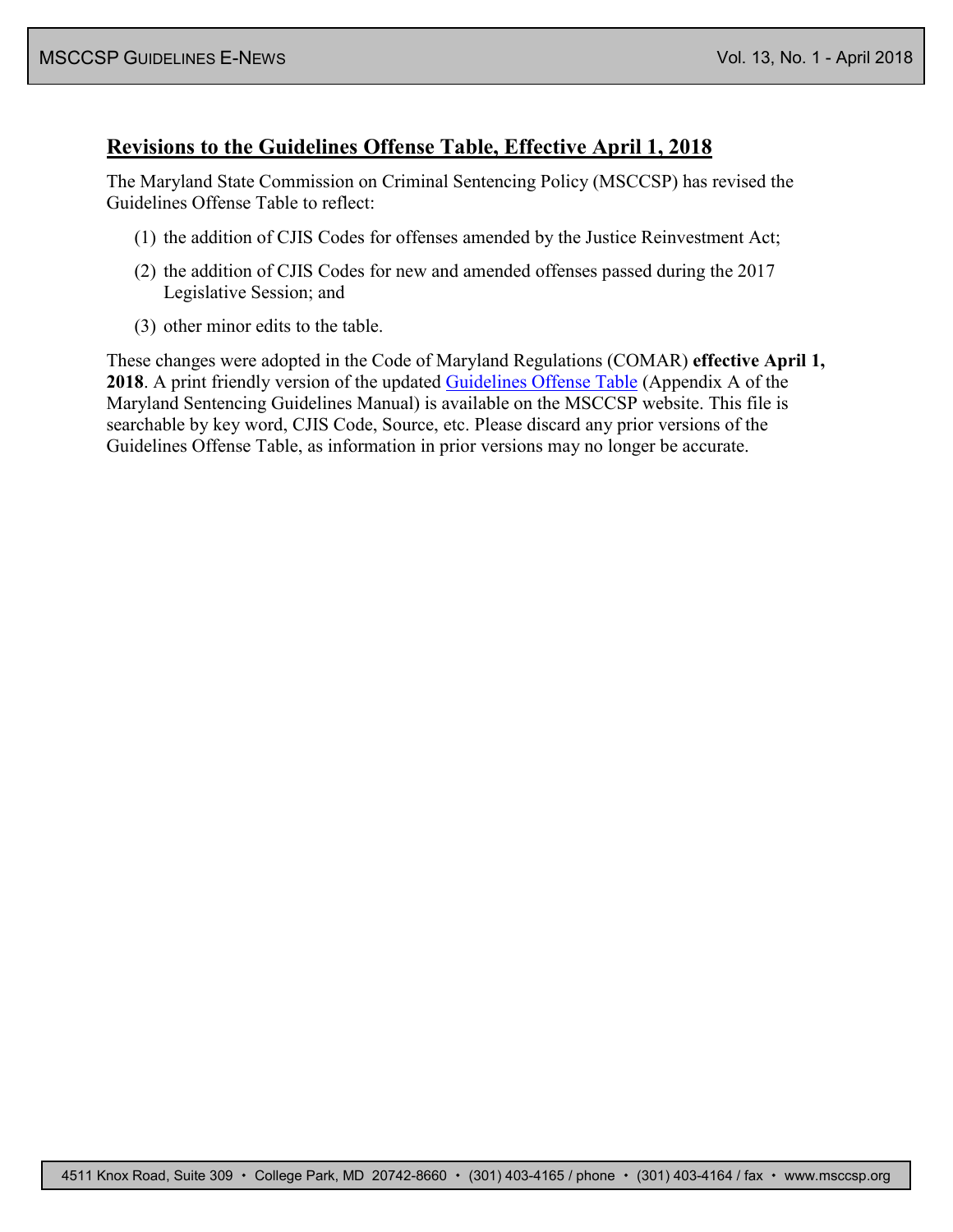# Preface

The Maryland sentencing guidelines cover most criminal cases originating in a Circuit Court. Based on sentencing experience in Maryland, the guidelines were first developed, with staff assistance, by a board of judges, legislators and other representatives of the criminal justice system.

The chief goals of the Maryland sentencing guidelines are:

- 1. To increase equity in sentencing by reducing unwarranted disparity, including any racial disparity, while retaining judicial discretion to individualize sentences;
- 2. To articulate an explicit sentencing policy while providing a regular basis for policy review and change;
- 3. To provide information for new or rotating judges; and
- 4. To promote increased visibility and aid public understanding of the sentencing process.

Sentencing guidelines make it possible to take into account systematically and publicly the most common variations in offenders and their offenses, within the current sentencing framework. In cooperation with the judiciary, State's Attorneys, Public Defenders, and others in the criminal justice system, the Maryland State Commission on Criminal Sentencing Policy (MSCCSP or Commission) can help achieve systematic sentencing by identifying and assigning weights to core, objective factors for consideration by judges in making sentencing decisions. It should be emphasized that sentencing guidelines are, as the name indicates, guidelines to assist judges in sentencing. The guidelines are not mandatory. Guidelines complement rather than replace the judicial decision-making process and the proper exercise of judicial discretion.

The MSCCSP welcomes interest in its activities and information resources. Since judicial use of the State's sentencing guidelines is voluntary, the MSCCSP and its staff do not provide advisory opinions or otherwise get involved in pending court cases. In any situation of confusion, refer to the judge for the ultimate decision.

The sentencing guidelines and offense seriousness categories in effect at the time of sentencing shall be used to calculate the guidelines. This current manual should be used in place of the previous versions. Please discard the previous versions and start using the new manual immediately. If it is determined that the guidelines are different than what they would have been if calculated using the sentencing guidelines and offense seriousness categories in effect on the date the offense of conviction was committed, the State's Attorney or defense counsel may bring this to the attention of the judge as a consideration for departure from the guidelines.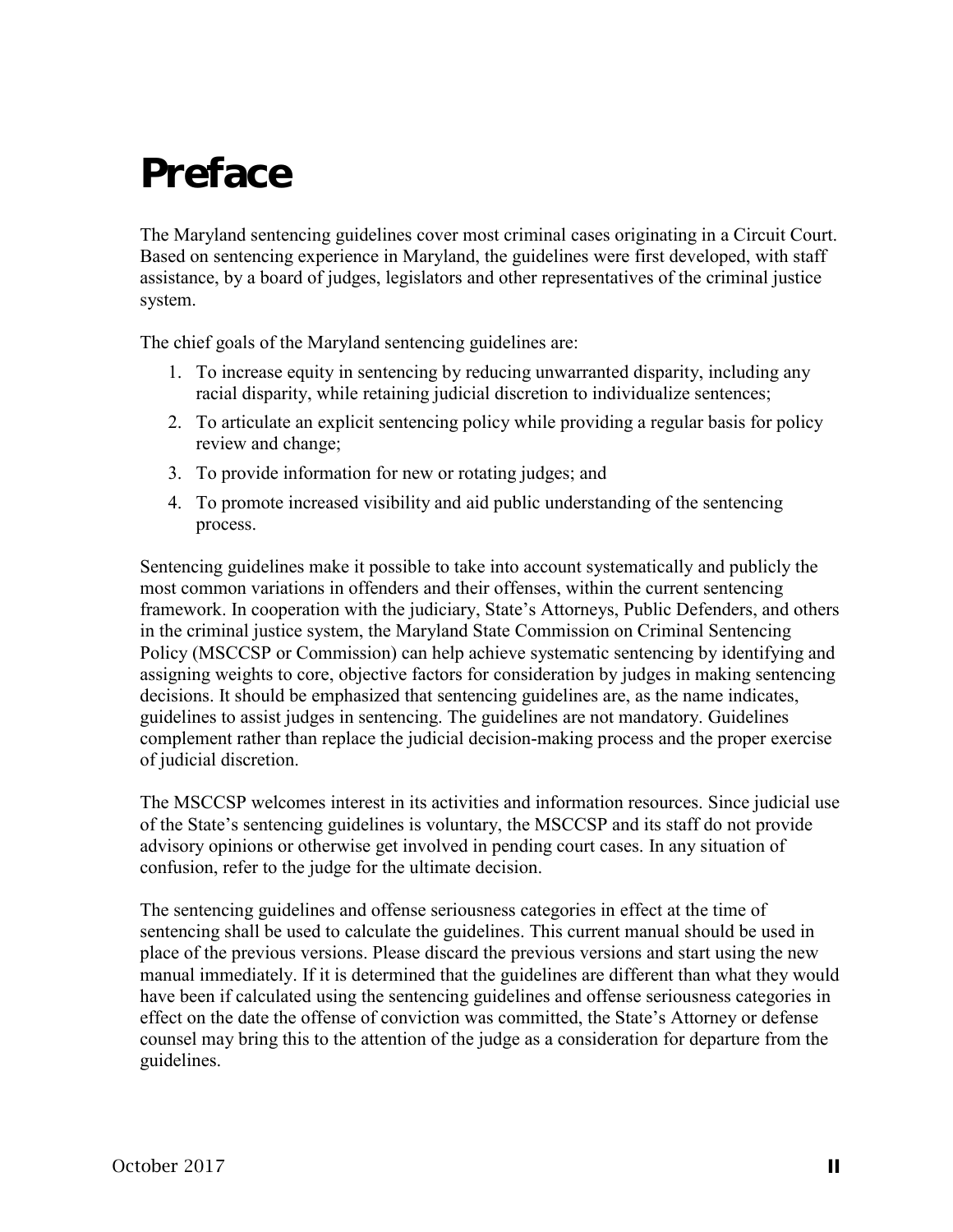#### Policy Statement Encouraging the Use of Alternatives to Incarceration When Appropriate

The MSCCSP encourages judges to consider at sentencing evidence-based or innovative alternatives to incarceration that are appropriate for defendants based on their specific risks and needs. The mandate of Maryland's Justice Reinvestment Act (JRA) (Chapter 515 of 2016) that the Division of Parole and Probation administer risk-needs assessments on individuals under their supervision and develop individualized case plans that take into consideration evidence-based or innovative programs, highlights the value the State places on the use of alternatives for suitable offenders.<sup>[1](#page-3-0)</sup> This approach is also consistent with research on the effectiveness of alternatives to incarceration relative to imprisonment that has overwhelmingly concluded that imprisonment does not reduce re-offending relative to community sanctions (Villettaz, Gillieron, and Killias, [2](#page-3-1)015).<sup>2</sup> The research findings, when combined with the collateral consequences experienced by incarcerated individuals and their family members (Collateral Consequences Workgroup,  $2016$ ),<sup>[3](#page-3-2)</sup> suggest there is a potential public safety and community benefit to limiting exposure to incarceration, especially for offenders who are a low-risk to recidivate.

Therefore, in accordance with the JRA and criminological research, the MSCCSP recommends that judges consider utilizing alternatives to incarceration at sentencing, provided that such alternatives are appropriate based on the defendant's specific risks and needs.<sup>[4](#page-3-3)</sup> For chemically dependent offenders, the MSCCSP encourages treatment in lieu of incarceration.

<span id="page-3-0"></span> $<sup>1</sup>$  Evidence-based programs and practices are programs proven by scientific research to reliably produce</sup> reductions in recidivism (JRA 2016). Innovative programs and practices are programs that do not meet the higher standards of the evidence-based practices, but preliminary research or data indicate they will reduce the likelihood of offender recidivism (JRA 2016).

<span id="page-3-1"></span><sup>2</sup> Villettaz P., Gillieron G., and Killias M. *The Effects on Re-offending of Custodial vs. Non-custodial Sanctions: An Updated Systematic Review of the State of Knowledge*. Campbell Systematic Reviews 2015:1. DOI: 10.4073/csr.2015.1

<span id="page-3-3"></span><span id="page-3-2"></span><sup>3</sup> Collateral Consequences Workgroup (2016). *The Final Report of the Collateral Consequences Workgroup*. Retrieved from: https://goccp.maryland.gov/wp-content/uploads/collateral-consequences-final-report-2016.pdf <sup>4</sup> See MSGM 13.7 for an explanation of guidelines compliance with respect corrections options, and see MSGM 2 for the definition of corrections options.